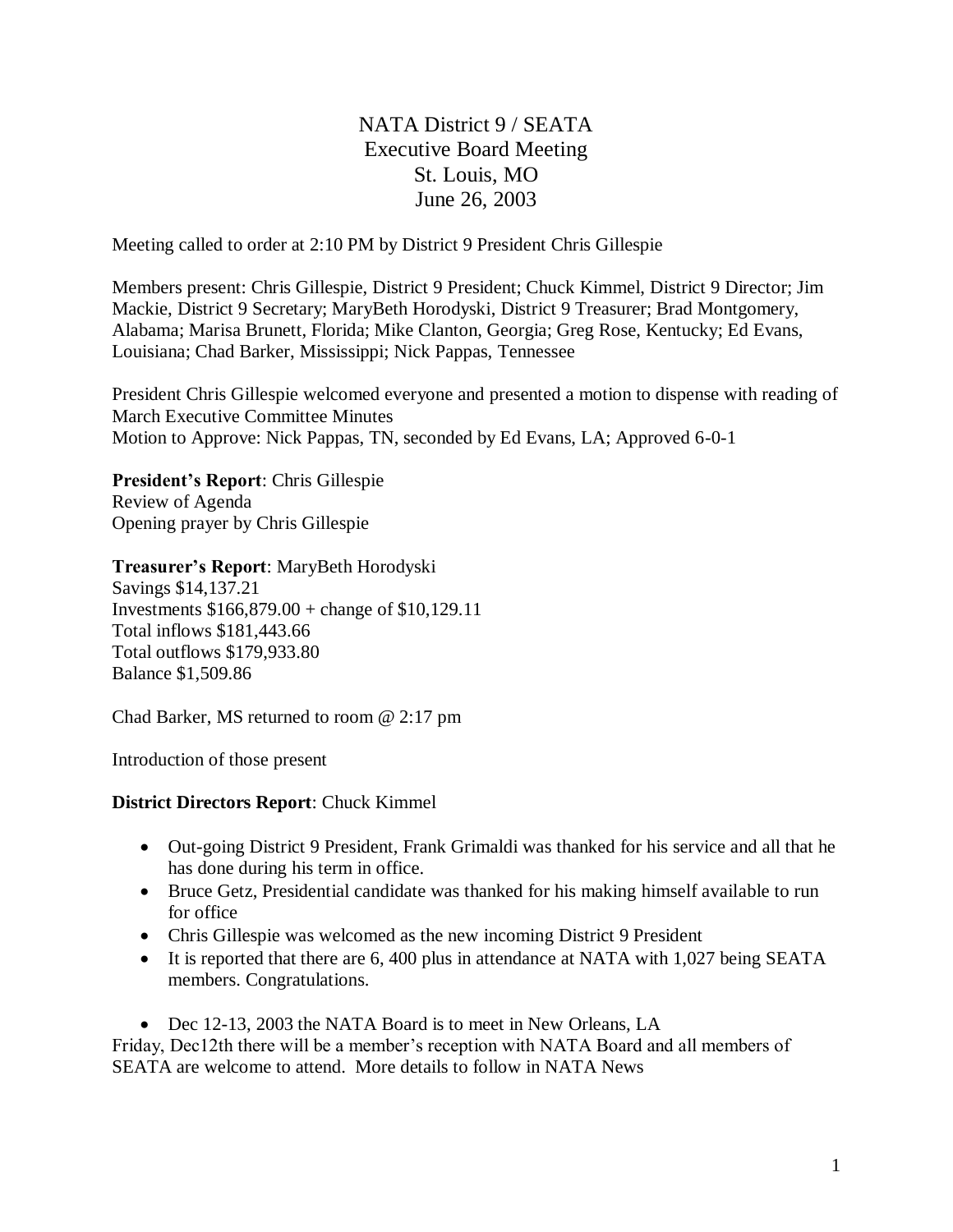- Finance committee has accepted the audit & financial statements for the over \$6 million NATA budget
- The Board has approved a grant of \$700.00 for representatives to attend a Female Triad Summit
- The Board voted to support Transportation Equity Act
- Public Relations will host an event @ the Edward Jones Dome on the NATA Heat Illness Consensus statement
- Districts 9 & 3 have added a disclaimer to the Heat Illness Statement following concerns and a request.
- The newly elected NATA Vice President is Sandy Miller of District 6
- A specialty certification has been approved for developing an occupational medicine alliance to recognize ATC's working as Orthopedic technicians & create professional relationships
- Final Internship Candidates test will be in 2004, application must be received by December 31, 2003

Two vital issues have been under serious discussion by the Board

# **1. Regarding Position Vacancies Notices (PVN)**

In October 2003 the NATA will charge for posting PVN's a fee of \$200.00 for full time, \$50.00 for Part-time, Internship & Graduate Assistant positions

Nick Pappas, TN, asked about how fees were determined? Chuck discussed this with EBD & fees were set. It is not per position, but must be on one announcement with a set time period. Ed Evans, LA, asked if prorated funds would be available? Chuck has recommended a 60-day listing period; currently it is set at 30 days.

Chris Gillespie asked what would keep a district from having there own job-site postings? Chuck recommended we not place on our list serve, as grants would be derived from fees collected with \$2,500 would be projected to come to SEATA

This is a member service provided by the NATA, and it is noted that jobs are filled by paying for and advertising for a position. Examples were given from newspapers & NCAA News

Brad Montgomery, AL, asked was there any discussion about member vs. non-member payment. Chuck noted that employers are not members of the NATA.

Ed Evans, LA asked about payment & how it would be collected.

Mike Clanton, GA asked about where additional money will go?

Nick Pappas, TN asked about money going to various committees. Chuck responded they would be placed into general funds said each case will be addressed individually.

Greg Rose, KY discussed people looking for internships at low rates of pay & the concerns this brings.

Marisa Brunett, FL asked to clarify that this policy will go into effect in October of 2003 Chuck will address proposal at the District Meeting to the membership

Marisa asked as to how many groups were checked with in investigating this issue and Chuck replied that several were reviewed.

Mike Clanton, GA, asked what are the projections. Chuck feels that numbers will drop but in 3 years it should be up to speed or he will move to remove it.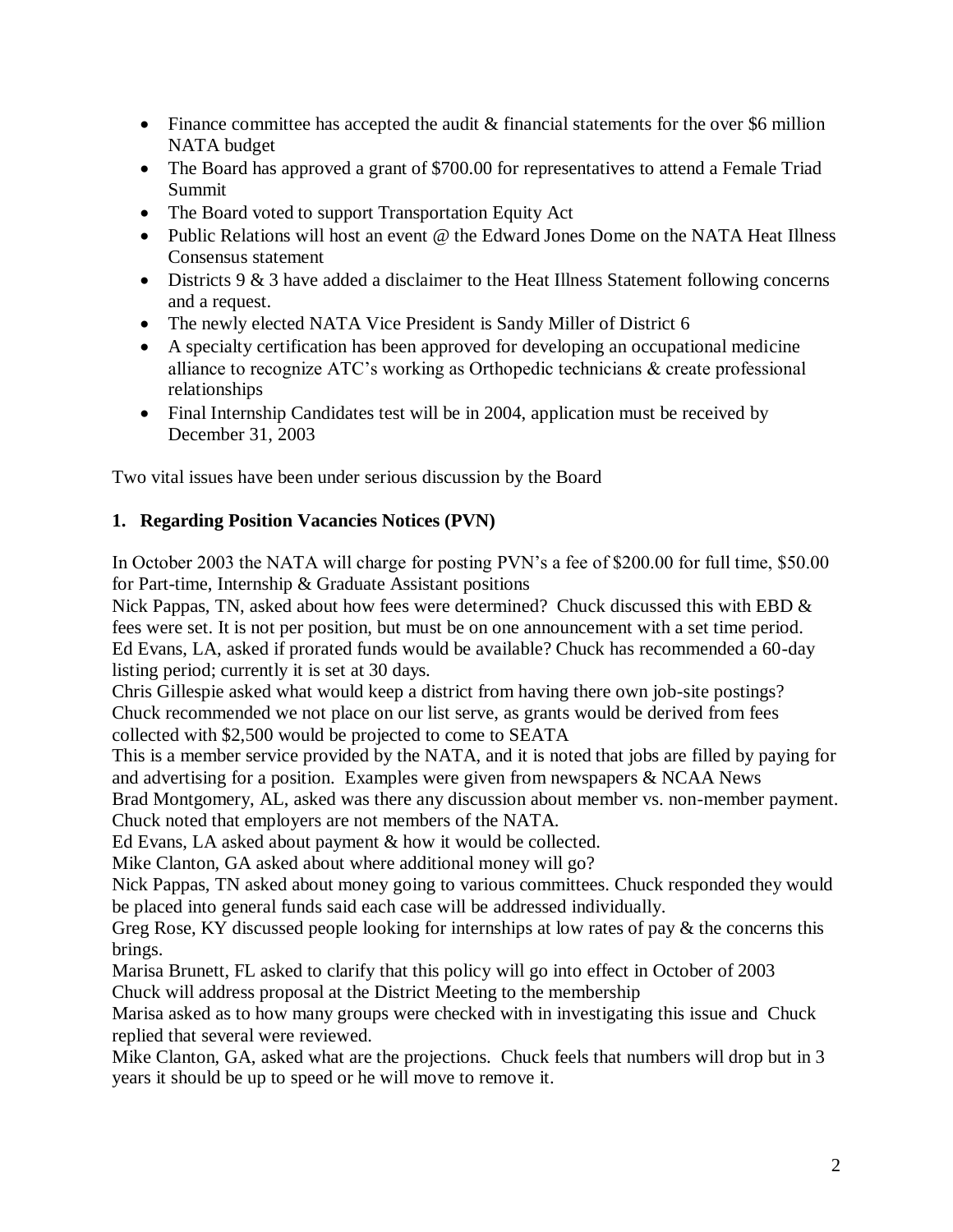#### 2. **Nomenclature Issue**

President Max has appointed a task force to address this issue

Survey suggested as to if we should change our name, yes/no and if so what to change it to. Questions were raised by several as to how this should be explained to membership and it is requested that this be adequately addressed

Several asked as to what drove this thinking, what implications would it bring, legislatively, educationally, public perception.

Chuck read the charge to the Nomenclature Task Force to clarify what will be addressed.

#### **New Business**

Chris then called the meeting into executive session to address the finances of annual meeting at 3:05 pm.

Chris reviewed goals as President for the immediate future regarding the Annual Symposium

- SEATA Symposium must be under budget each year Proposes to appoint a Standing Committee to oversee finances to be called the Annual Symposium Fiscal Accountability Committee Identify where are the problems in carrying us over budget. Answer the question "are spending too much in trying to be the best" Hold people responsible accountable to stay within the budgets Propose saving by returning to basics, pay no honorariums, comp of speakers, utilize District 9 speakers, and develop significant cost savings
- Request a closer watch of committees when people move out of district and replace in an expedient manner
- Develop a Past Presidents Advisory Group

Executive Committee called out of executive session at 3:15pm and took brief recess

Meeting resumed by Chris Gillespie at 3:25pm

Nick Pappas, TN, out till 3:27 pm

#### **Research & Education Foundation**

RT Floyd, REF Committee Chair requests proposing a dues increase of unspecified amount (but between \$3.00-\$5.00) from all certified & associate members for the specific purpose of funding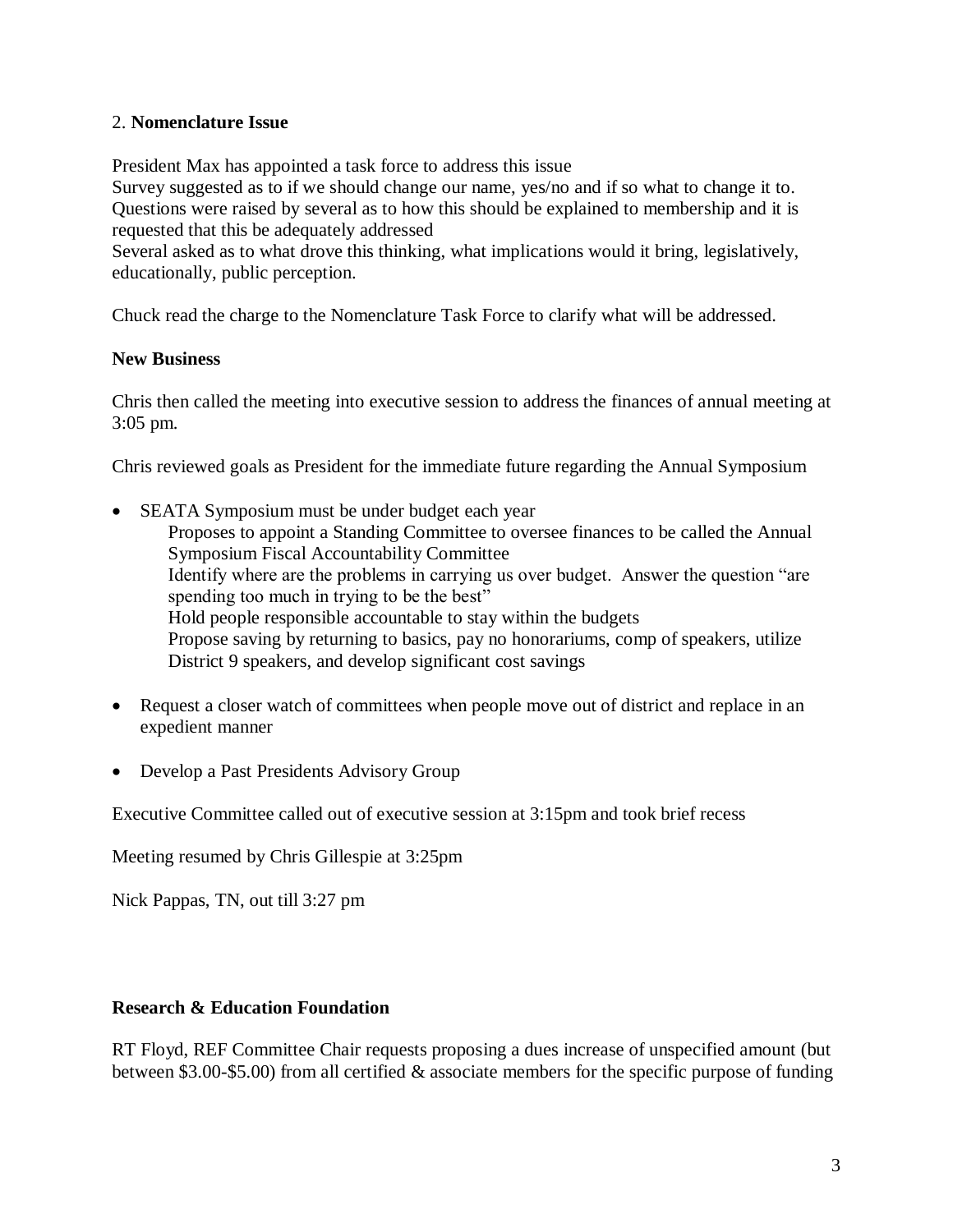the NATA-REF. District 9 would not make regular contribution but let member contribution be the donation, each state would continue to be solicited individually.

MaryBeth interjected that July 15 is deadline for notice to NATA of Dues increase. Jim will contact the national office and request an extension as well as develop a postcard to be sent to the membership in July.

Chuck noted the vote must be a majority from each state and pass all 7 states to be approved. Question was raised "would this be more than currently contributed by SEATA?" & yes was the answer by RT Floyd.

Discussion of amount to be requested and \$5.00 was recommended.

Cal for a vote by Chris Gillespie Discussion: Question by JC Anderson as to designation of the funds. Answer they would go directly to the REF for there distribution

Ed Evans, LA, made motion that membership be surveyed by a postcard in July requesting approval of a increase of \$5.00 to dues (Certified & Associate) for the direct funding of the NATA-REF by SEATA, Chad Barker, MS, seconded Motion Approved 7-0-0

## **Educational Symposium Committee**

JC Anderson & Carl Mattacola, Education Committee Co-chairs reporting

Chris Gillespie explained that the Executive Committee has agreed that we are charged to go back to the basics with our program this year in order to restore fiscal responsibility of the Annual Symposium.

Discussion by Executive Committee members as to what would be proper reimbursement for speakers.

Recommended to suspend honorariums, negotiate for one night hotel if possible & waive registration

Challenged to review the current template to re-work program & reduce concurrent sessions which would impact costs.

Chris Gillespie requested of David Green, Exhibits Chairperson that Electric & Internet charges be paid by exhibitors in the future as well as to investigate with Hotel and MaryBeth how this occurred.

MaryBeth Horodyski read a report from Dana Cravey, Annual Symposium Fiscal Accountability Committee Chairperson regarding reducing expenses of meeting. Report contained a listing of all income & expenses and recommendations for future expense reduction and oversight.

Motion by Nick Pappas, TN, to task the SEATA Officers to review, recommend, & balance budget of SEATA and make proposals to the Executive Committee as necessary